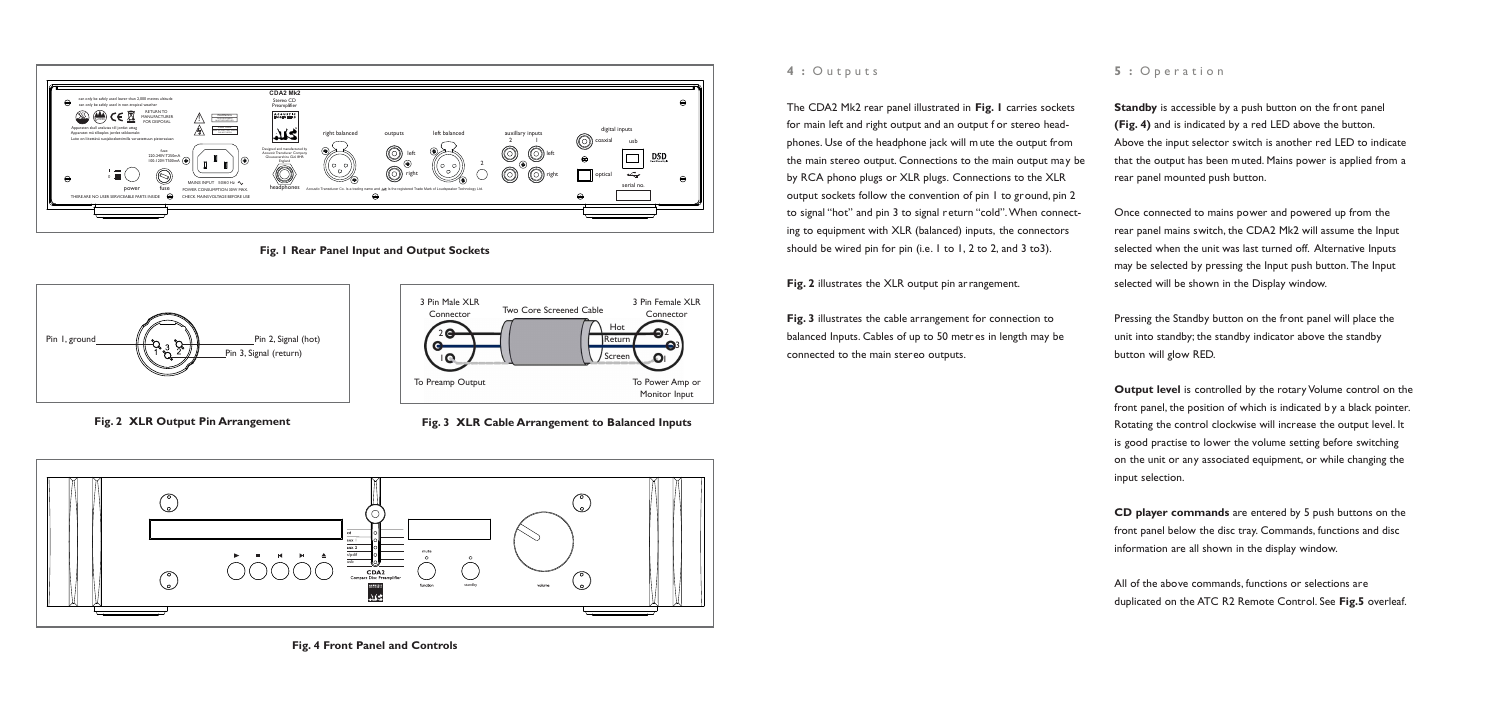## **6 :** Remote Control Handset

The CDA2 Mk2 issupplied with an ATC SCA R2 remote handset. Provided that the CDA2 Mk2 is connected to the mains power and its rear panel power switch is on, the handset provides for remote operation of all functions.

**Volume:** is controlled through the handset Level + and Level buttons. The CDA2 Mk2 front panel level control will rotate in response to handset level commands.

The red indicator on the handset will flash as functions ar e operated. Failure of this indicator points to exhaustion of the handset battery. The battery should be replaced, and the old battery disposed of, by your local dealer or distributor. Reliable operation of the remote handsets require direct line of sight between the handset and the unit front panel.

**Step Input selection:** Each press of the Input button will select the next Input. The Input selected will be displayed in the Display window

**Repeat track segment A – B:** The first press of the button marks the start of the track segment to be r epeated. The Display will show A –. A second press of the button marks the finish of the track segment to be repeated. The Display will show  $A - B$ , and the track will be replayed continuously from A to B, unless Stop is pressed. A third press of the button will cancel  $A - B$ repeat.

**Standby:** The Standby button will place the complete unit in Standby. Standby is indicated by a Red LED illuminating above the Front panel Standby button.

**Display Dim:** Pressing the Dim button will brighten the display for a period of approximate 3 seconds. When the USB input is selected the Dim button will display the type of data (PCM or DSD) and upon a second press the sample rate will be displayed.

**On/Reset:** This button is for use on other ATC equipment.



**Fig. 5 ATC SCA R2 Remote Control Handset**

**Repeat Track:** The first press of the button will repeat the entire disc. RPT A will be shown in the Display.

A second press of the button will repeat the particular track selected. RPT B will be shown in the Display.

A further press of the button will cancel Repeat functions.

**Mute:** Pressing the Mute button will mute the output from the unit but not the headphones. The Mute LED above the Mute button will illuminate.

**CD Player Standby:** When the CD player Standby button is pressed, only the CD player will be placed in standby. Standby is shown in the Display window if CD input is selected, all other inputs function and display as normal.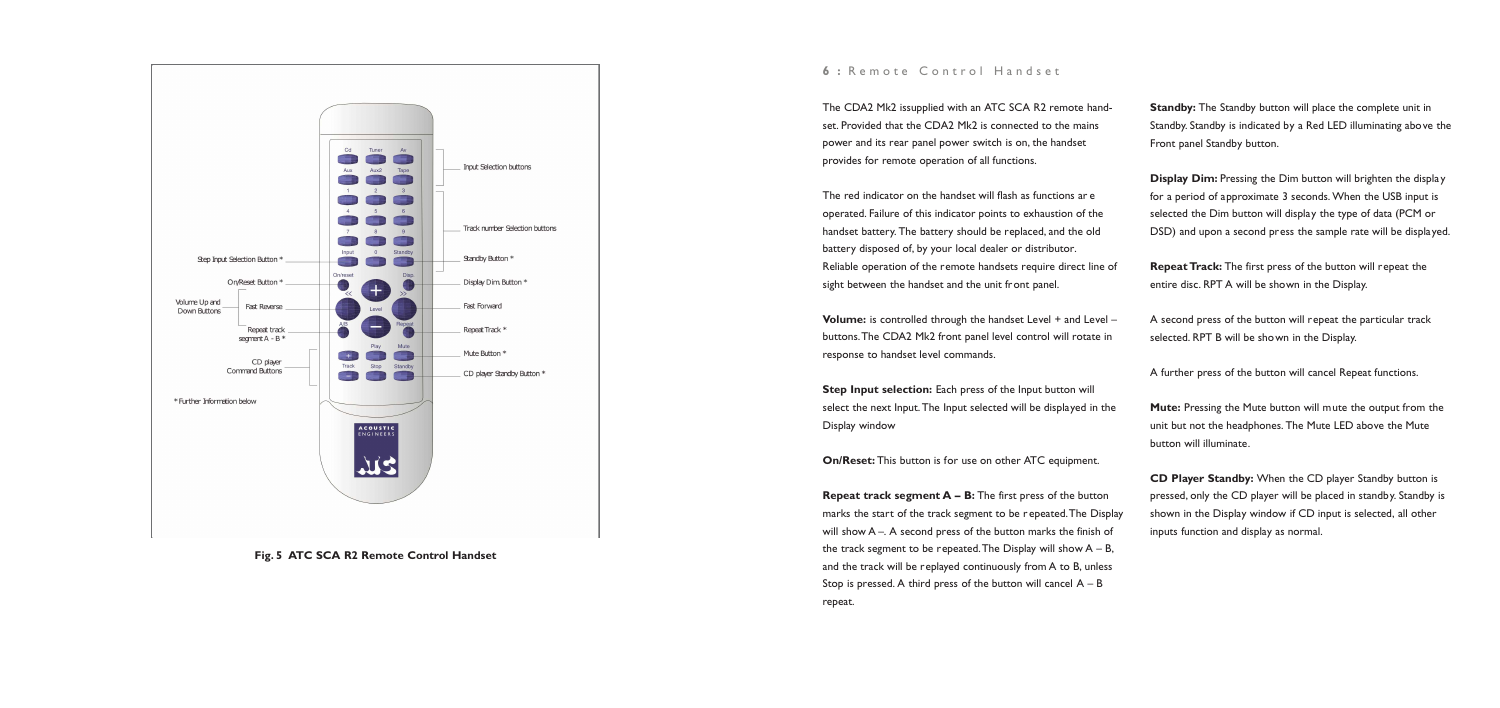When playing high resolution audio from any laptop/PC, all programs other than the audio playback software should be closed.

USB cables longer than 1m should be avoided.

A computer with a 2.7GHz Intel Core i5 CPU or equivalent and 4 GB RAM is r ecommended, particularly for playback of DSD content and PCM files with high samples rates.

### **Supported Operating Systems**

**Windows 7, 8 and 10:** Windows 7 is recommended for best performance when using Microsoft Windows. Specific drivers are required for high resolution audio playback over USB2.0. Please download the appropriate driver from the CDA2 Mk2 product page on the ATC website:

**Mac OS X El Capitan and above:** No driver is required when using Mac OS X. For best performance Mac OS X El Capitan is recommended.

### **Recommended Audio Playback Software**

Choice of playback software in both Mac OS X and Windows is vast. The CDA2 Mk2 was developed and tested with JRiver Media Centre 22 on both Mac OS X and Windows 7 operating systems and it is r ecommended that for best performance this version of JRiver is used.

It is critical for best performance that JRiver MC22 is set as per **Figs. 6 - 9** (Windows) and **Figs. 10 - 12** (Mac).

| <b>Audio</b>                                                                                                                                                                                                     | Player<br>Zone to configure:                                                                                                                                                                                                                                                                                                                                                                                                                                                                                                                                                                                                                                                                                              |
|------------------------------------------------------------------------------------------------------------------------------------------------------------------------------------------------------------------|---------------------------------------------------------------------------------------------------------------------------------------------------------------------------------------------------------------------------------------------------------------------------------------------------------------------------------------------------------------------------------------------------------------------------------------------------------------------------------------------------------------------------------------------------------------------------------------------------------------------------------------------------------------------------------------------------------------------------|
| CD & DVD<br>Encoding<br>File Location<br>General<br>Handheld<br>O Images<br><b>A Library &amp; Folders</b><br>Media Network<br>Podcast<br>Services<br>U Startup<br>Theater View<br><b>O</b> Tree & View<br>Video | *Audio Device<br>- Combo384 Amanero [<br>Device settings<br>▼Settings<br>DSP & output format<br>- Memory playback (not<br>ZoneSwitch<br>· Bitstreaming: None (re<br>* Prebuffering: 6 second<br>- Play silence at startup<br>Disable display from tu<br>Use SoX for resamplin<br>*Track Change<br>- Switch tracks: Cross-fa<br>Do not play silence (le<br>Use gapless for seque<br>Use gapless for manua<br>*Stop, Seek & Skip<br>· Seek: Smooth (fast)<br>Stop: Fadeout (fast)<br>Pause: Fade (fast)<br>Jump behavior: Forwa<br>*Volume<br>v Volume mode: Interna<br>Volume Protection<br>I Maximum volume: 100<br>I Internal volume referer<br>Loudness<br>I Startup volume: - 1<br>Alternate Mode Settings<br>Advanced |

Core Audio] zone-specific): Load decoded file into memory ecommended) ds (recommended) for hardware synchronization: 2 seconds urning off (useful for HDMI audio) ng (experimental) fade (smooth) - 0.2 s ading and trailing) ential album tracks al track changes ard 30 seconds, backward 10 seconds al Volume ence level: 100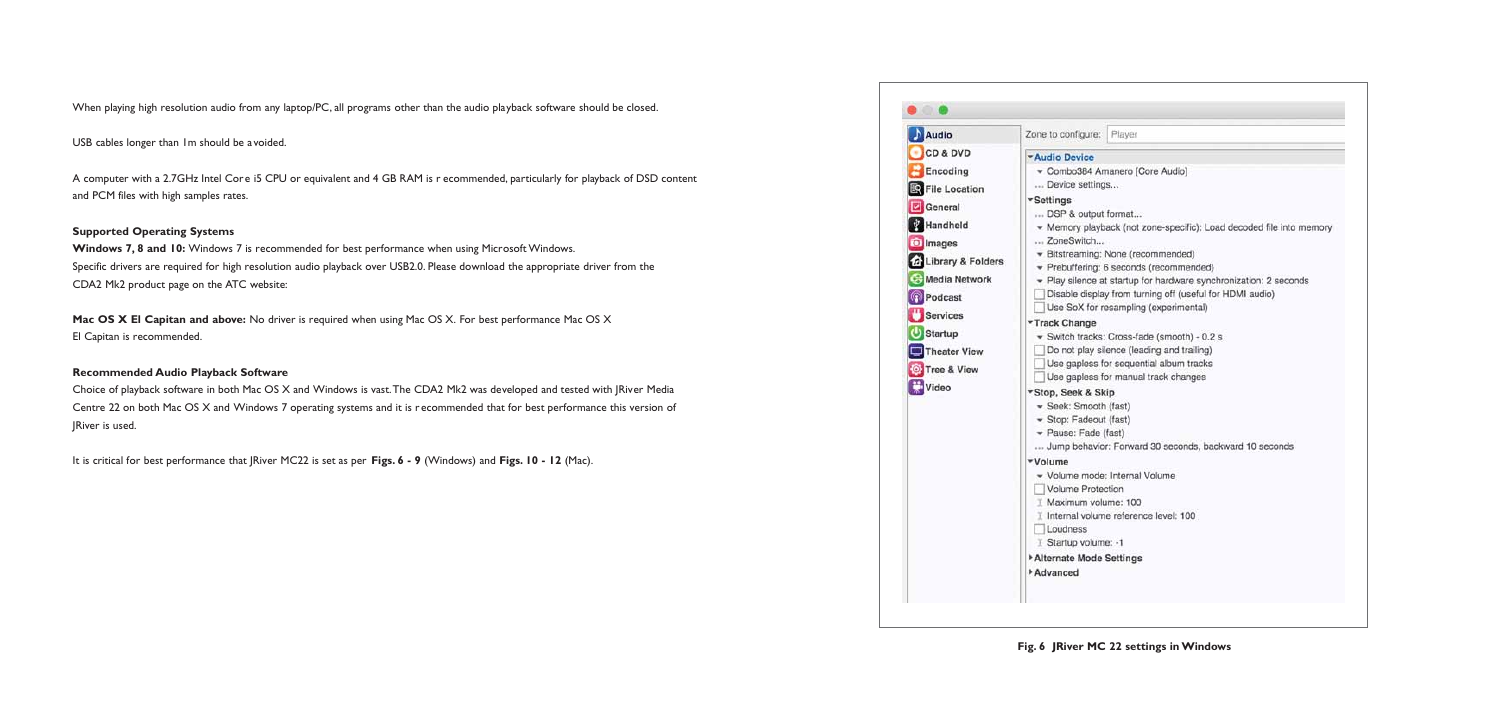| - Device settings<br>* Settings                                               | - DSP & output format                                                                                                                                 |                                                                      |                                                                                                                                                                                                                                     |                       |                                                                                                                               |                   |  |  |
|-------------------------------------------------------------------------------|-------------------------------------------------------------------------------------------------------------------------------------------------------|----------------------------------------------------------------------|-------------------------------------------------------------------------------------------------------------------------------------------------------------------------------------------------------------------------------------|-----------------------|-------------------------------------------------------------------------------------------------------------------------------|-------------------|--|--|
| - ZoneSwitch                                                                  | M. Memory playback (not zone-specific): Load decoded file into memory<br>. Hitsbraming: None (recommended)<br>* Prebuffering: 6 seconds (recommended) |                                                                      |                                                                                                                                                                                                                                     |                       |                                                                                                                               |                   |  |  |
| ₩ Play sile<br><b>Ed</b> Disable                                              |                                                                                                                                                       |                                                                      | <b>DSP Studio</b>                                                                                                                                                                                                                   |                       |                                                                                                                               | σ<br>×            |  |  |
| $\Box$ Use So.<br>* Irack Cha<br>♥ Switch<br>$\Box$ De not<br><b>D</b> Use on | <b>Q</b> Output Format<br>Volume Leveling<br>Adaptive Volume<br><b>D</b> Tqualizer<br>Parametric Equatory                                             | <b>Output Format</b><br>Not mubled juse checkbox on left to enable). | Sound can be nutput in any format. For example, you can listen to an audio CD in 5.1 surround at 32-bit / 192 kHz. Advanced settings like multi-channel<br>output or high sample rates require a sound card capable of these modes. |                       |                                                                                                                               | Oction            |  |  |
| <b>D</b> Usir day                                                             | <b>D</b> Effects<br><b>D</b> Healphones                                                                                                               | Output Encoding (more info)                                          |                                                                                                                                                                                                                                     | Channels (more info)  |                                                                                                                               |                   |  |  |
| * Stop, See                                                                   | Timpo & Pitch<br>Reem Correction                                                                                                                      | None                                                                 |                                                                                                                                                                                                                                     | Mixing                | Channels: 2 channels (stereo)<br>JRSS™ mixing (recommended)                                                                   | ×<br>$\checkmark$ |  |  |
| V Seeler!                                                                     |                                                                                                                                                       |                                                                      |                                                                                                                                                                                                                                     |                       | El farstma mode, internazi il                                                                                                 |                   |  |  |
| V Stop<br><b>▼ Pause</b>                                                      | Convolution<br>Parametric Equation 2.<br>Analyzer                                                                                                     | Sample rate (more info)<br>rate. Right-click to set all at once.     | Click in the output column to select a sample rate for each input sample                                                                                                                                                            |                       |                                                                                                                               |                   |  |  |
| $-$ Jurrigi<br>= Volume<br>₩ Volume                                           |                                                                                                                                                       | lopist.<br>Less than 44 100 Hz<br>44,100 Hz                          | Output:<br>No change<br>No change                                                                                                                                                                                                   |                       | <b>Gines and is for Lit</b><br>Distochatered cources in surround (pseudo-surround):                                           |                   |  |  |
| <b>D</b> Volume<br><b>CB</b> Maxim                                            | Processed in order listed (thrap to<br>reorder).                                                                                                      | 48,000 Hz<br>88,200 Hz                                               | No change<br>No change                                                                                                                                                                                                              | Subwoofer imore info! | When source has no subwoofer (Stereo, etc.) and 'Channels' selection<br>indudes a subwoofer, or subwoofer is being downmised: |                   |  |  |
|                                                                               | Mariage Plug-ins.                                                                                                                                     | 96.000 Hz<br>176,400 Hz                                              | No change<br>No change:                                                                                                                                                                                                             |                       | Slient (don't use subwoofer in downmid-                                                                                       | ×                 |  |  |
| <b>CR Startup</b><br>* Alternate<br><sup>F</sup> Advanced                     | City protection:                                                                                                                                      | 192,000 Hz<br>352,800 Hz                                             | No change<br>No change<br>¥                                                                                                                                                                                                         |                       |                                                                                                                               |                   |  |  |

# Fig. 7 JRiver MC 22 settings - Windows:

Disabling "Output Format" will ensure the files reach the CDA2 Mk2 without conversion in JRiver

| File Edit View Player Tools Help<br>Audio<br>∙<br><b>Burning</b><br>Playing No<br>Audio<br>Images<br>Video<br>File Location<br>Television<br>File Types<br>Podcasts<br>General<br>Playlists<br>Drives & D<br><b>O</b> Images<br>Services &<br>A Library & Folders<br>Media Network<br>Podcast<br>Remote Control<br>Services<br><sup>U</sup> Startup<br>Theater View<br><sup>O</sup> Tree & View<br>Video |
|----------------------------------------------------------------------------------------------------------------------------------------------------------------------------------------------------------------------------------------------------------------------------------------------------------------------------------------------------------------------------------------------------------|
|----------------------------------------------------------------------------------------------------------------------------------------------------------------------------------------------------------------------------------------------------------------------------------------------------------------------------------------------------------------------------------------------------------|

### Player

[OI2A] ED.1 OI2A kgs...

ut format... yback (not zone-specific): Load decoded file into memory

Nes (DSD)

6 seconds (recommended)

at startup for hardware synchronization: 2 seconds

lay from turning off (useful for HDMI audio)

resampling (experimental)

s: Cross-fade (aggressive) - 0.2 s

silence (leading and trailing)

for sequential album tracks

for manual track changes

### Skip

th (fast)

ut (fast)

(fast)

ior: Forward 30 seconds, backward 10 seconds

de: System Volume ection

blume: 100

me: 1

le Settings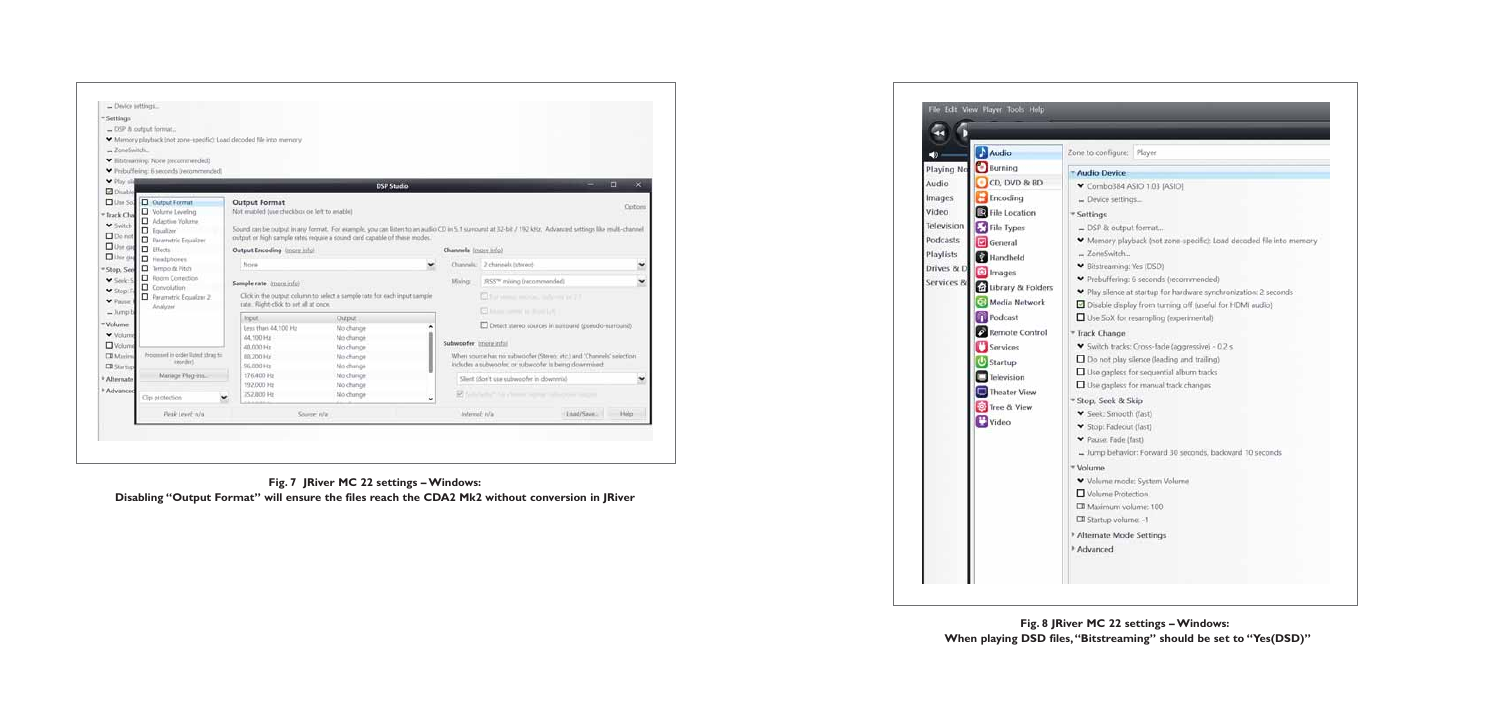

Fig. 9 JRiver MC 22 settings - Windows: When playing DSD files, "Device Settings" should be as shown as above



- Memory playback (not zone-specific): Load decoded file into memory

- Play silence at startup for hardware synchronization: 2 seconds

Disable display from turning off (useful for HDMI audio)

... Jump behavior: Forward 30 seconds, backward 10 seconds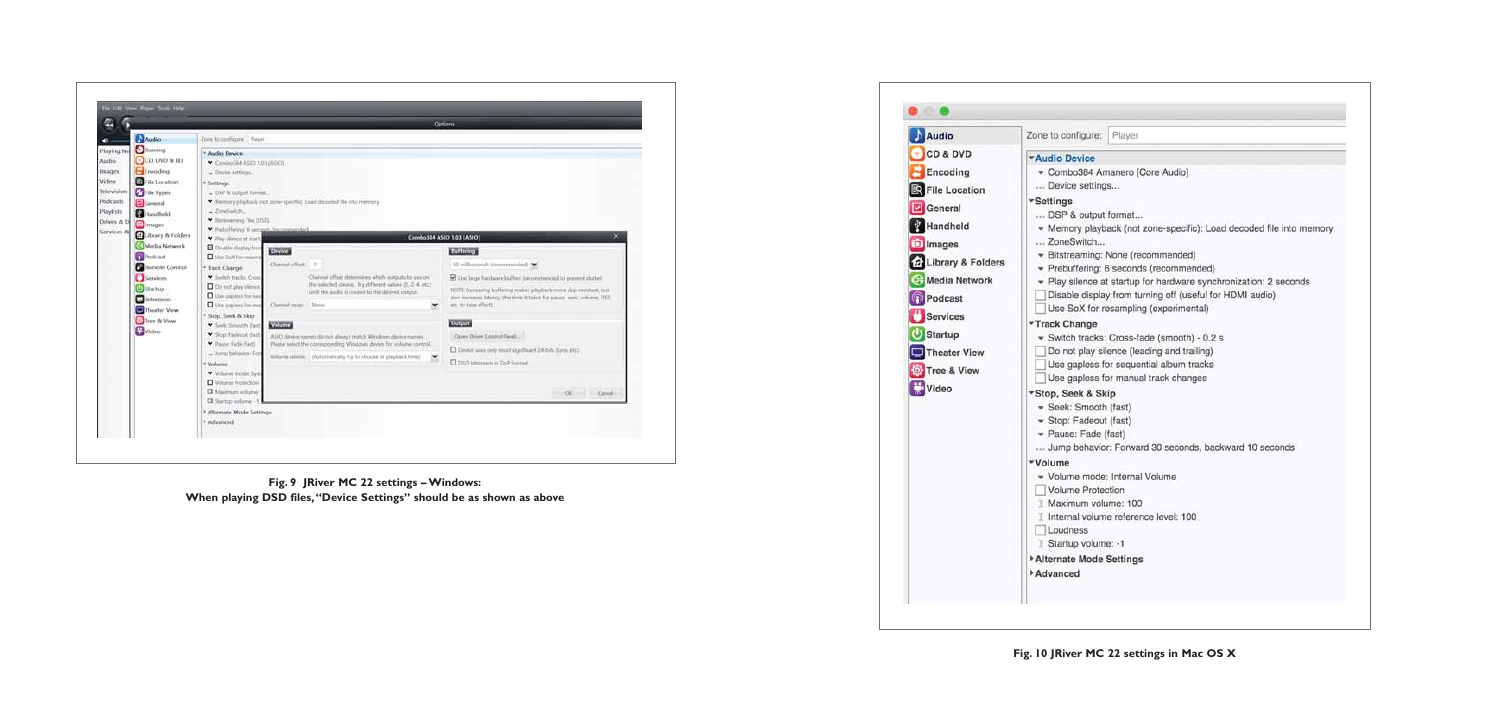**Fig. 12 JRiver MC 22 settings – Mac OS X: When playing DSD files, "Bitstreaming" should be set to "Yes(DSD)"**

| decoded) into memory                                                                                                                                                 |
|----------------------------------------------------------------------------------------------------------------------------------------------------------------------|
| Core Audio Settings                                                                                                                                                  |
|                                                                                                                                                                      |
| Open device with exclusive access                                                                                                                                    |
| Integer mode (requires OSX 10.9 and compatible hardware)                                                                                                             |
| Channel offset:<br>ö                                                                                                                                                 |
| Channel offset determines which outputs to use on the<br>selected device. Try different values (0, 2, 4, etc.) until the<br>audio is routed to the desired output.   |
|                                                                                                                                                                      |
| 100 miliseconds (recommended)                                                                                                                                        |
| Hardware default (recommended) >                                                                                                                                     |
| VOTE: Increasing buffering makes playback more skip resistant, but also<br>noreases latency (the time it takes for pause, seek, volume, DSP, etc. to<br>ake effect). |
|                                                                                                                                                                      |

| Audio                                                             | Zone to configure: Player                                                                  |                                                                                                                   |                                                                                                                                                                                                                                     |                                                          |                                                                                      |           |         |
|-------------------------------------------------------------------|--------------------------------------------------------------------------------------------|-------------------------------------------------------------------------------------------------------------------|-------------------------------------------------------------------------------------------------------------------------------------------------------------------------------------------------------------------------------------|----------------------------------------------------------|--------------------------------------------------------------------------------------|-----------|---------|
| $CO$ & DVD<br>Encoding<br><b>De</b> File Location<br>General      | * Audio Device<br>· Combo384 Amaners [Core Audio]<br>Device settings<br>*Settings          |                                                                                                                   |                                                                                                                                                                                                                                     |                                                          |                                                                                      |           |         |
| Handheld                                                          |                                                                                            |                                                                                                                   | DSP Studio                                                                                                                                                                                                                          |                                                          |                                                                                      |           |         |
| <b>CO</b> Images<br>3 Library & Folders<br><b>C Media Network</b> | Output Format<br>Volume Leveling<br>Adaptive Volume<br>Equatizer<br>E Parametric Equatizer | Output Format<br>Net enabled june checkbox on left to enable).                                                    | Sound can be output in any format. For example, you can listen to an audio CD in 5.1 surround at 32-bit / 192 kHz. Advanced settings like multi-channel<br>output or high sample rates require a sound card capable of these modes. |                                                          |                                                                                      |           | Options |
| Podcast<br>Services                                               | $\overline{\Box}$ Effects<br>Headphones                                                    | Output Encoding (more init)                                                                                       |                                                                                                                                                                                                                                     | Channels (more info)                                     |                                                                                      |           |         |
| U Startup                                                         | Tempo & Pitch                                                                              | Nove.                                                                                                             |                                                                                                                                                                                                                                     |                                                          | Channels: 2 channels (stared)                                                        |           |         |
| Theater View                                                      | Room Correction                                                                            | Sample rate linces infol-                                                                                         |                                                                                                                                                                                                                                     | Marx:                                                    | JPISS <sup>-4</sup> mixing (incommended)                                             |           |         |
| Tree & View<br><b>C</b> Video                                     | Parametric Equalizer 2<br>Analyzer.                                                        | Click in the output column to select a sample rate for each input sample<br>rate. Right-click to set all at once. |                                                                                                                                                                                                                                     |                                                          | TT FO women provided and you in LT.                                                  |           |         |
|                                                                   |                                                                                            | <i>Input</i><br>Less than 44,100 Hz<br>44,100 Hz<br>48.000 Hz                                                     | Оидыл.<br>No change<br>No change                                                                                                                                                                                                    |                                                          | [7] House spring to front LHC<br>Detect stereo sources in surround (pseudo-surround) |           |         |
|                                                                   | Processed in order listed (drag to<br>1- America's                                         | 88, 200 Hz<br>98,000 Hz                                                                                           | No change<br>No change<br>No change                                                                                                                                                                                                 | Sutwoofer (more info)                                    | When source has no subwepter (Stereo, etc.) and 'Charmels' selection.                |           |         |
|                                                                   | Manage Plug-ins                                                                            | 176,400 Hz                                                                                                        | No change                                                                                                                                                                                                                           | includes a subwoorler, or subwoorler is being downmixed. |                                                                                      |           |         |
|                                                                   |                                                                                            | 192,000 Hz<br>No change<br>352 800 Hz<br>No change                                                                |                                                                                                                                                                                                                                     | JRSS Subwoorter (120 Hz low-pass)                        |                                                                                      |           |         |
|                                                                   | Clip protection.                                                                           | 384.000 Hz                                                                                                        | No change                                                                                                                                                                                                                           |                                                          | 57 Sciences * To allow hall be a monthly lighter                                     |           |         |
|                                                                   | Peak Levet nrs.                                                                            | Source: IVA                                                                                                       |                                                                                                                                                                                                                                     | Internat: nra                                            |                                                                                      | Load Save | Fergy   |
|                                                                   | <b>KAlternate Mode Settings</b>                                                            |                                                                                                                   |                                                                                                                                                                                                                                     |                                                          |                                                                                      |           |         |
|                                                                   | <b>Literature</b>                                                                          |                                                                                                                   |                                                                                                                                                                                                                                     |                                                          |                                                                                      |           |         |
|                                                                   |                                                                                            |                                                                                                                   |                                                                                                                                                                                                                                     |                                                          |                                                                                      |           |         |
|                                                                   |                                                                                            |                                                                                                                   |                                                                                                                                                                                                                                     |                                                          |                                                                                      |           |         |
|                                                                   |                                                                                            |                                                                                                                   |                                                                                                                                                                                                                                     |                                                          |                                                                                      |           |         |
|                                                                   |                                                                                            |                                                                                                                   |                                                                                                                                                                                                                                     |                                                          |                                                                                      |           |         |

| Audio                                                                                                                                                                                                    | Zone to configure: Player                                                                                                                                                                                                                                                                                                                 |                                                                                                                                                                                                                                                                                                                                                                                                                                                                                                                                                                                                                                                                    |
|----------------------------------------------------------------------------------------------------------------------------------------------------------------------------------------------------------|-------------------------------------------------------------------------------------------------------------------------------------------------------------------------------------------------------------------------------------------------------------------------------------------------------------------------------------------|--------------------------------------------------------------------------------------------------------------------------------------------------------------------------------------------------------------------------------------------------------------------------------------------------------------------------------------------------------------------------------------------------------------------------------------------------------------------------------------------------------------------------------------------------------------------------------------------------------------------------------------------------------------------|
| CD & DVD<br>Encoding<br>File Location<br>General<br>Handheld<br>O Images<br>A Library & Folders<br>Media Network<br>Podcast<br><b>Services</b><br>Startup<br><b>Theater View</b><br>Tree & View<br>Video | *Audio Device<br>Device settings<br>*Settings<br>DSP & output format<br>ZoneSwitch<br>*Track Change<br>*Stop, Seek & Skip<br>- Seek: Smooth (fast)<br>- Stop: Fadeout (fast)<br>- Pause: Fade (fast)<br>*Volume<br>Volume Protection<br>Maximum volume: 100<br>Loudness<br>I. Startup volume: -1<br>* Alternate Mode Settings<br>Advanced | - Combo384 Amanero [Core Audio]<br>- Memory playback (not zone-specific): Load full file (not deci<br>- Bitstreaming: None (recommended)<br>· Prebuffering: 6 seconds (recommended)<br>- Play silence at startup for hardware synchronization<br>Disable display from turning off (useful for HDMI au)<br>Use SoX for resampling (experimental)<br>> Switch tracks: Cross-fade (smooth) - 0.2 s.<br>Do not play silence (leading and trailing)<br>Use gapless for sequential album tracks<br>Use gapless for manual track changes<br>Jump behavior: Forward 30 seconds, backward 10 is<br>· Volume mode: Internal Volume<br>1 Internal volume reference level: 100 |

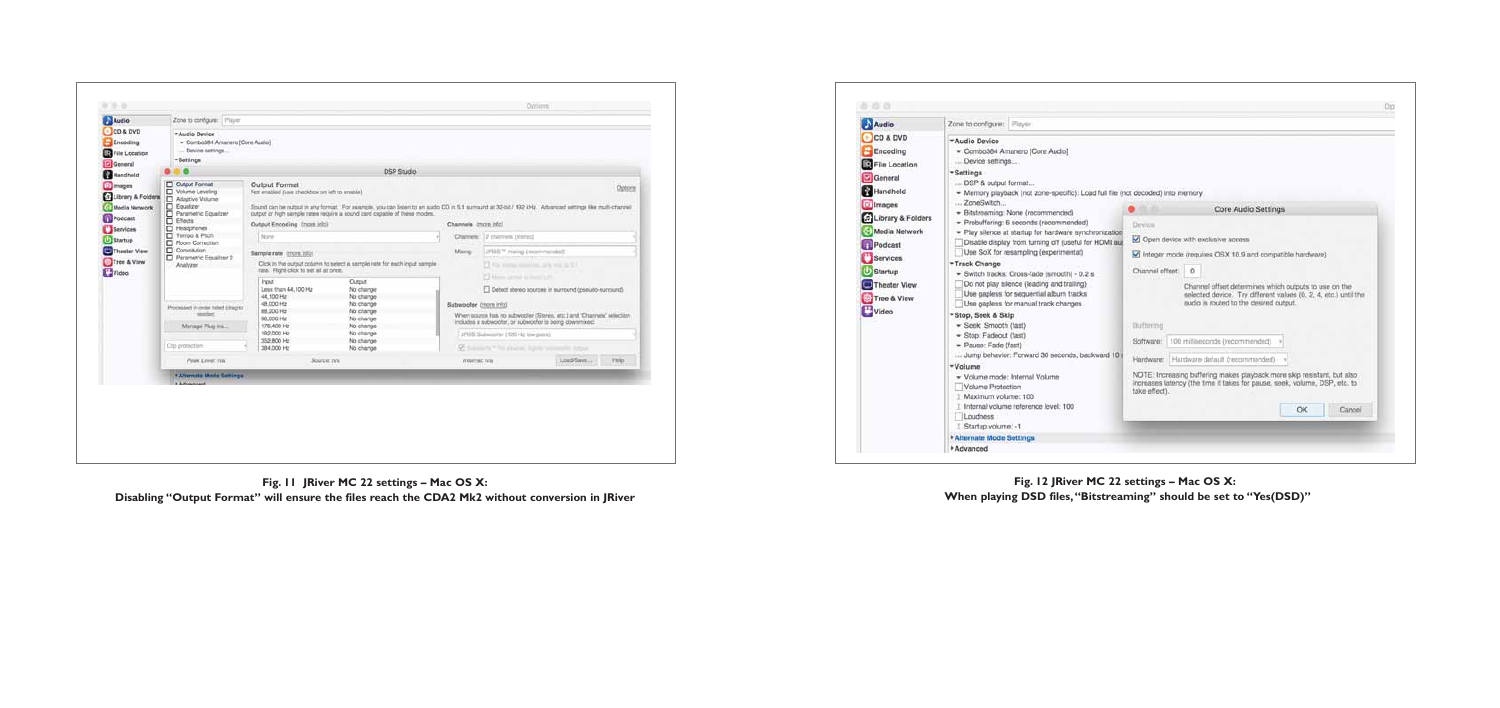# **8 :** Specifications

**Frequency Response (20Hz–20kHz)** +/- 0.2dB

## **9 :** Care & Maintenance

| <b>PRE-AMPLIFIER</b>                    |                         | <b>DIGITAL INPUTS</b> Optical and Coaxial |                                                                                                           |  |
|-----------------------------------------|-------------------------|-------------------------------------------|-----------------------------------------------------------------------------------------------------------|--|
| <b>Frequency Response (-3dB)</b>        | $< 2$ Hz - $> 280$ kHz  |                                           | <b>Distortion</b> <0.001% at all supported sample rates<br>44. IkHz, 48.0kHz, 88.2kHz, 96.0kHz, 192.0kHz* |  |
| <b>Distortion (IkHz)</b>                | $<$ 0.0008% / 102dB     |                                           | * 192kHz supported via coaxial input only                                                                 |  |
| <b>Input sensitivity for 2V Output:</b> |                         | <b>DIGITAL INPUTS USB</b>                 |                                                                                                           |  |
| <b>Aux inputs</b>                       | 600mV                   |                                           |                                                                                                           |  |
| 3.5mm inputs                            | 400mV                   |                                           | <b>Distortion</b> <0.001% at all supported sample rates                                                   |  |
| <b>Maximum Output Level:</b>            |                         |                                           | 44. IkHz, 48. 0kHz, 88. 2kHz, 96. 0kHz, 176. 4kHz,                                                        |  |
| Phono                                   | $9.2V$ r.m.s            |                                           | 192.0kHz, 352.8kHz, 384kHz                                                                                |  |
| <b>XLR</b>                              | 18.4V r.m.s.            |                                           |                                                                                                           |  |
| <b>Overload Capacity</b>                | 13dB                    | <b>SUPPORTED WORDLENGTHS</b>              |                                                                                                           |  |
| <b>Input Impedance</b>                  | 14k Ohms                |                                           | <b>Optical and Coaxial: 16bit and 24bit</b>                                                               |  |
|                                         |                         | USB:                                      | 16bit, 24bit and 32bit                                                                                    |  |
| <b>Output Impedance</b>                 | 10 Ohms                 |                                           |                                                                                                           |  |
| <b>S+N/N Ratio:</b>                     |                         |                                           |                                                                                                           |  |
| <b>Wide Band</b>                        | >96dB                   | <b>DSD</b>                                |                                                                                                           |  |
| <b>DIN</b>                              | >108dB                  |                                           |                                                                                                           |  |
| IEC "A"                                 | >112dB                  |                                           | <b>Frequency Response - IdB:</b><br>$<$ $10Hz - 50kHz$                                                    |  |
| <b>Absolute Phase:</b>                  |                         |                                           | <b>Supported DSD Rates:</b>                                                                               |  |
| <b>Phono</b>                            | Zero Degrees            | <b>Windows</b>                            | DSD64, DSD128 and DSD256                                                                                  |  |
| <b>XLR</b>                              | Zero Degrees, Pin 2 Hot | <b>MacOS</b>                              | DSD64 and DSD128                                                                                          |  |
| Output XLR CMRR (100Hz - 10kHz)         | >60dB                   |                                           |                                                                                                           |  |
|                                         |                         | <b>PHYSICAL</b>                           |                                                                                                           |  |
| <b>CD PLAYER</b>                        |                         |                                           | <b>Dimensions (HxWxD):</b> $90 \times 445 \times 330$ mm (3.5" x 17.5"                                    |  |

ATC uses high technology material finishes in all of its products. The surfaces are durable and with a little care can be kept as good as new even under conditions of heavy use. Normally a dry duster is all that is required to keep the finishes clean. Heavy soiling can be cleaned using a slightl y moistened cloth with a non-abrasive household cleaner.

| <b>CD PLAYER</b> |                      |         | <b>Dimensions (HxWxD) :</b> $90 \times 445 \times 330$ mm (3.5" x 17.5" x 13") |
|------------------|----------------------|---------|--------------------------------------------------------------------------------|
| Distortion:      |                      | Weight: | $7$ kg / $15.4$ Ilbs                                                           |
| I kHz            | $< 0.0015\%$ (-96dB) |         |                                                                                |
| <b>IOKHZ</b>     | $<$ 0.003% (-90dB)   |         |                                                                                |